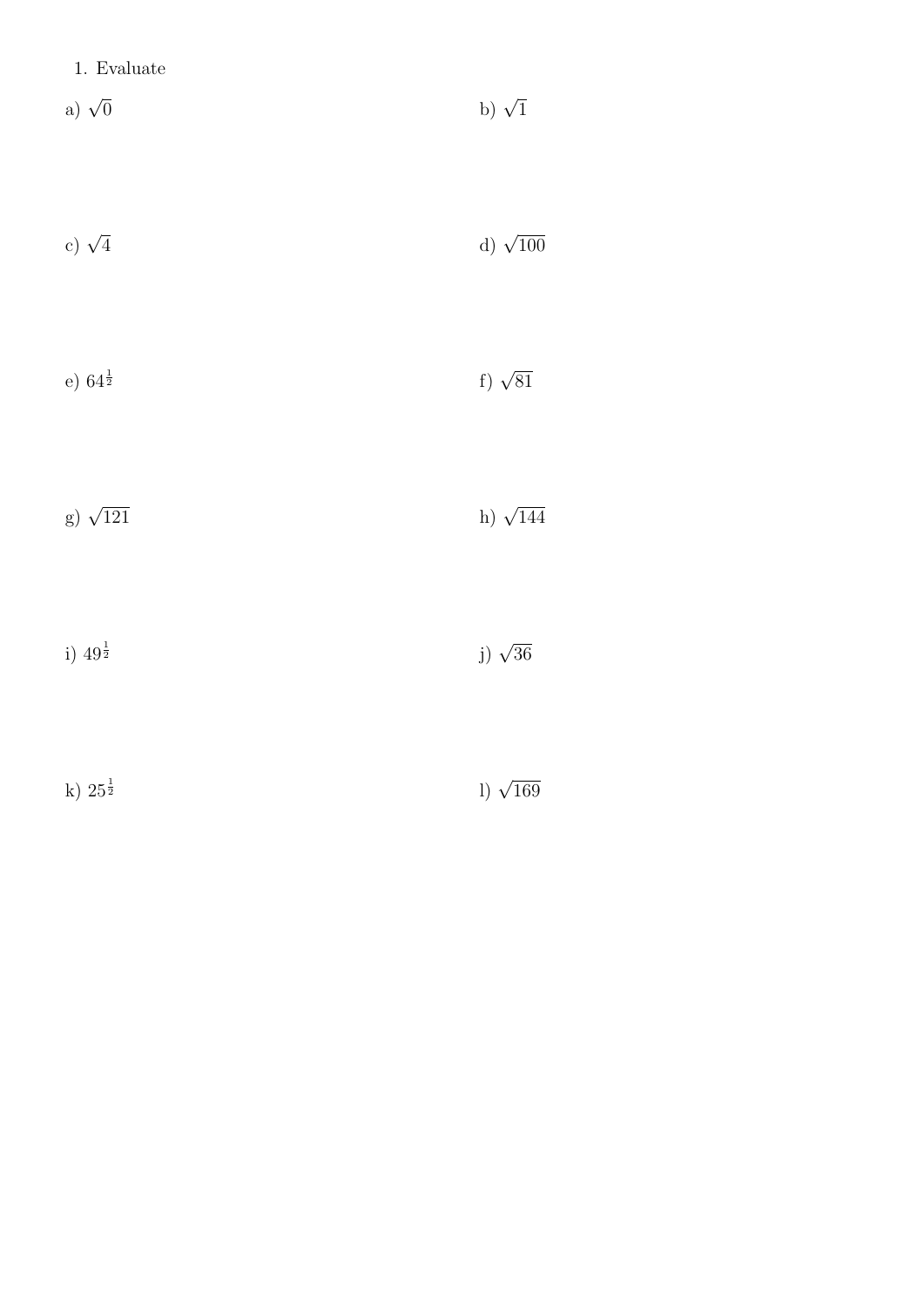| 2. Evaluate: |  |
|--------------|--|
|--------------|--|

a)  $\sqrt[3]{0}$  $\overline{0}$  b)  $\sqrt[3]{ }$ b)  $\sqrt[3]{1}$ 

| c) $8^{\frac{1}{3}}$ | d) $\sqrt[3]{-1}$ |
|----------------------|-------------------|
|                      |                   |

| e) $\sqrt[3]{-8}$ |  | f) $27^{\frac{1}{3}}$ |
|-------------------|--|-----------------------|
|                   |  |                       |

g)  $\sqrt[3]{-27}$  h)  $\sqrt[3]{-64}$ 

i)  $125^{\frac{1}{3}}$  $\frac{1}{3}$  j)  $\sqrt[3]{}$ j)  $\sqrt[3]{216}$ 

k)  $\sqrt[3]{64}$  $\overline{64}$  l)  $(-125)^{\frac{1}{3}}$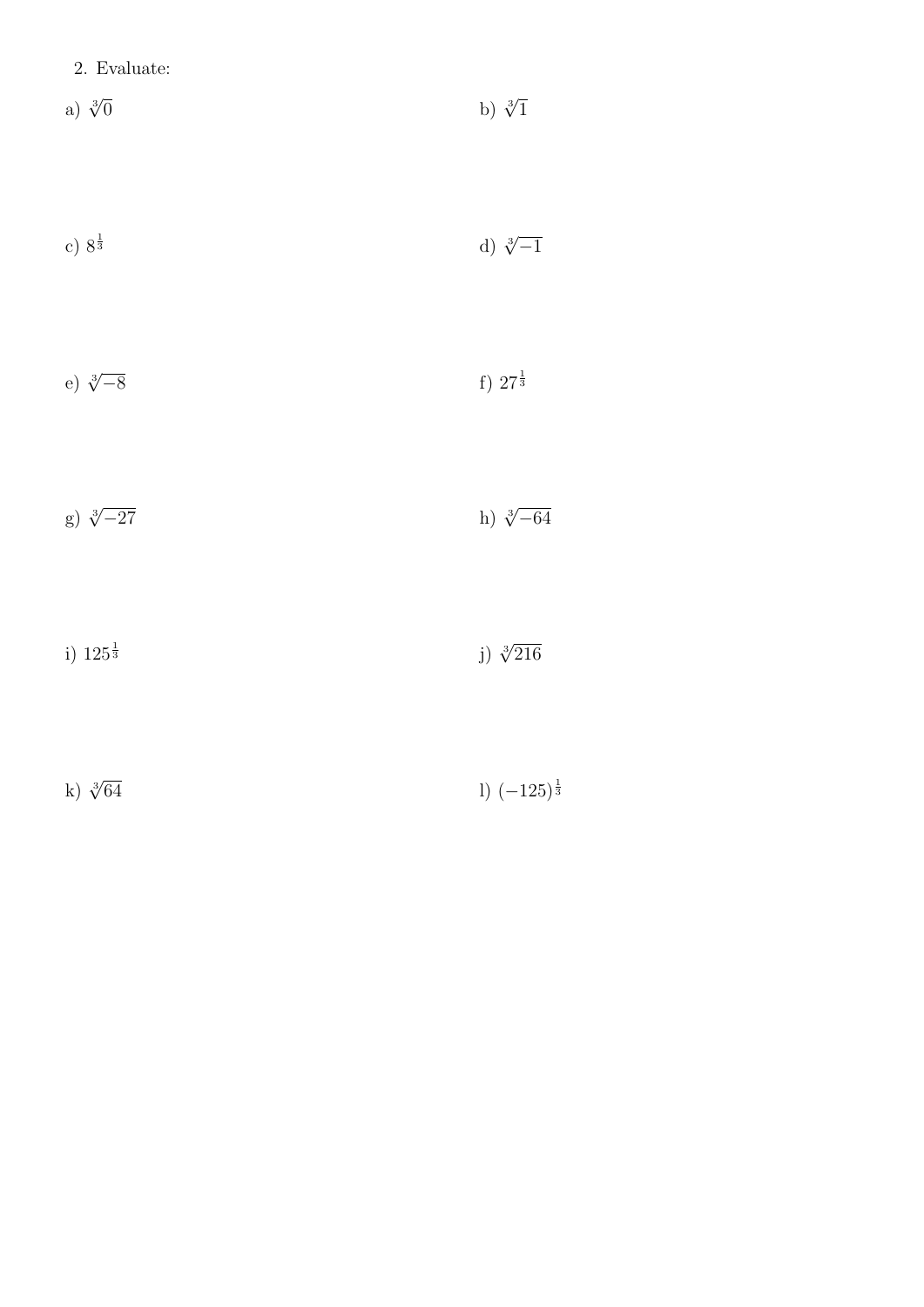3. Write as a single power:

a)  $2^{\frac{1}{2}} \times 3^{\frac{1}{2}}$  $\frac{1}{2}$  b)  $\sqrt{2} \times$ √ 3

c) 
$$
(-5)^{\frac{11}{2}} \times (-5)^{\frac{3}{2}}
$$
 d)  $\sqrt{7} \div 7^{\frac{5}{2}}$ 

e)  $5^{-\frac{11}{2}} \div 5^{\frac{3}{2}}$  $f)$   $\sqrt{7} \div 7^{\frac{5}{2}}$ 

g) 
$$
6^{\frac{5}{6}} \times 6^{\frac{1}{2}}
$$
 h)  $\sqrt{22 \div 22^{\frac{11}{4}}}$ 

i)  $55^{\frac{11}{2}} \div 5^{\frac{11}{2}}$  $j) (-7)^{-14} \times (-7)^{\frac{5}{2}}$ 

k)  $(-15)^{-\frac{11}{2}} \div 5^{-\frac{11}{2}}$  $\frac{11}{2}$  l)  $\sqrt{-17} \div 17^{\frac{1}{2}}$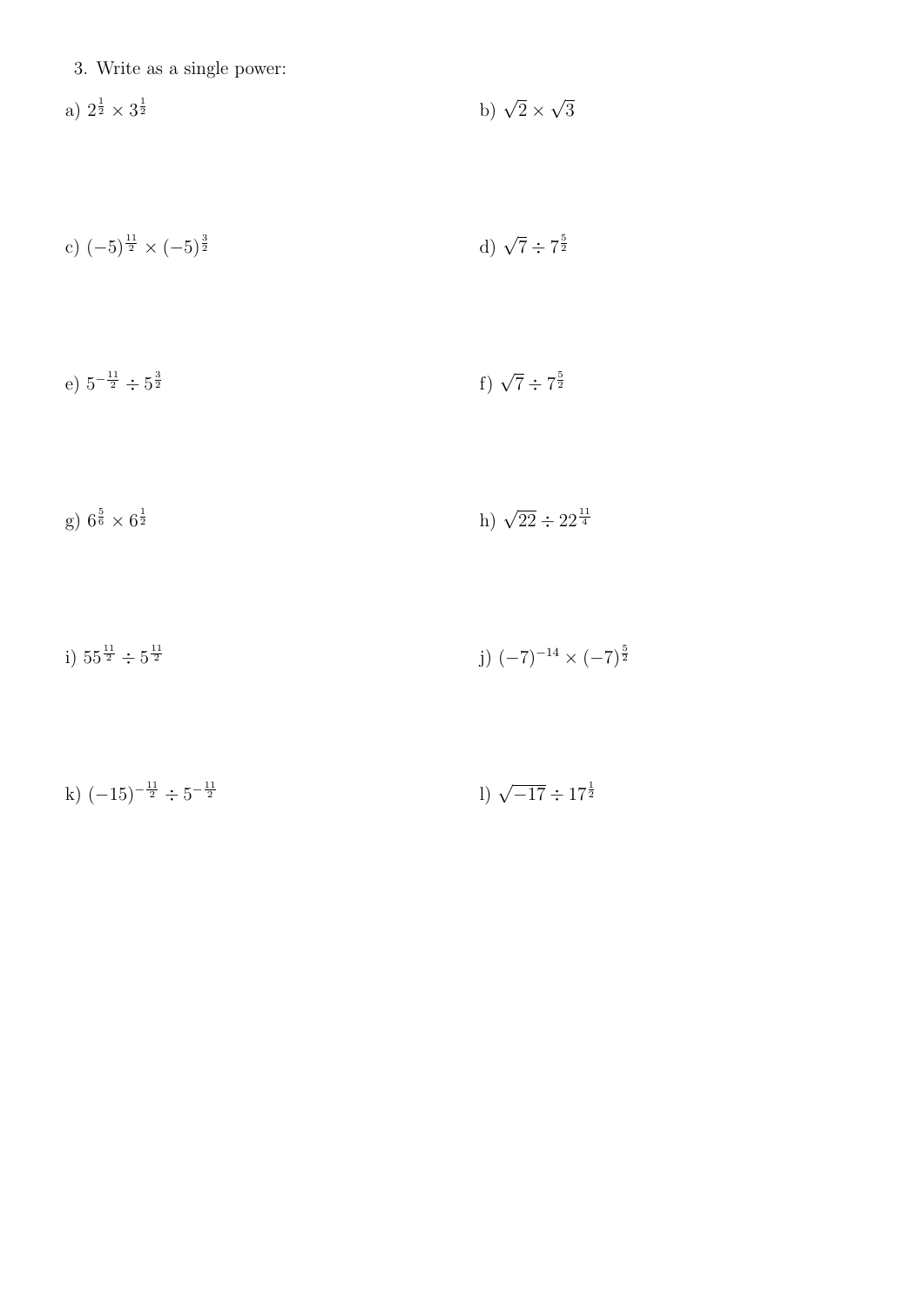4. Write as a single power:

a) 
$$
\frac{12^{\frac{1}{2}}}{3^{\frac{1}{2}}}
$$
 b)  $\frac{\sqrt{20}}{\sqrt{4}}$ 

c) 
$$
\frac{5^{\frac{11}{2}}}{5^{\frac{3}{2}}}
$$
 d)  $\frac{\sqrt{34}}{17^{\frac{1}{2}}}$ 

e)  $\frac{35^{-\frac{1}{2}}}{35^{-\frac{13}{2}}}$ f)  $\sqrt{7}$  $7^{\frac{15}{4}}$ 



i) 
$$
\frac{15^{-\frac{13}{7}}}{(-5)^{-\frac{13}{7}}}
$$
 j)  $\frac{(-97)^{\frac{31}{22}}}{(-97)^{-\frac{33}{22}}}$ 

k)  $\frac{45^{-\frac{3}{7}}}{(-5)^{-\frac{3}{7}}}$ 1)  $\frac{(-77)^{-\frac{31}{22}}}{(-27)^{-\frac{31}{22}}}$  $(-7)^{-\frac{31}{22}}$